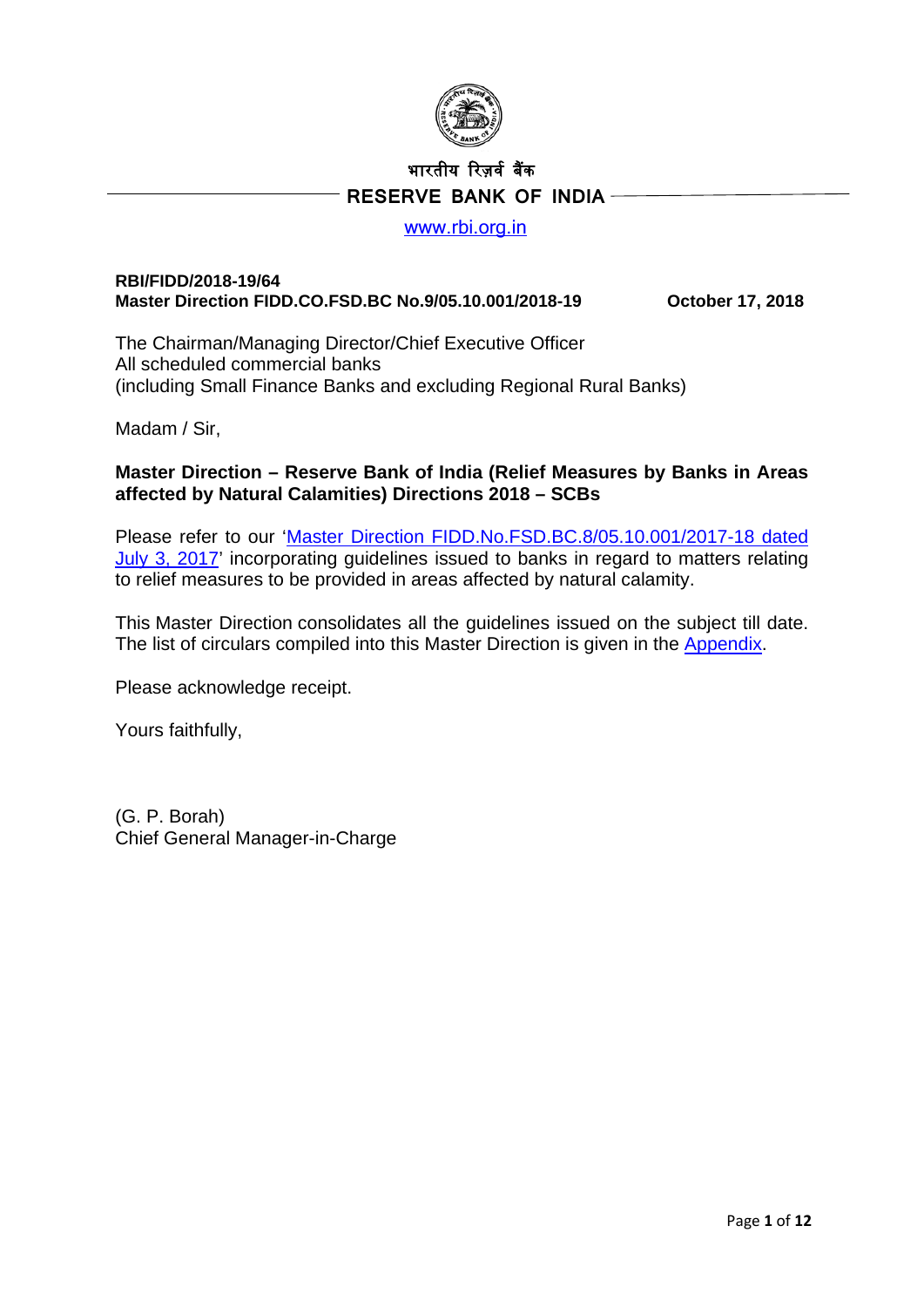## **Reserve Bank of India (Relief Measures by Banks in Areas Affected by Natural Calamities) Directions, 2018**

In exercise of the powers conferred under Sections 21 and 35A of the Banking Regulation Act, 1949, the Reserve Bank of India being satisfied that it is necessary and expedient in the public interest so to do, hereby, issues the Directions hereinafter specified.

#### **CHAPTER I PRELIMINARY**

#### **1.1 Short Title and Commencement.**

(a) These Directions shall be called the Reserve Bank of India (Relief Measures by Banks in Areas Affected by Natural Calamities) Directions, 2018.

(b) These Directions shall come into effect on the day they are placed on the official website of the Reserve Bank of India.

#### **1.2. Applicability**

The provisions of these Directions shall apply to Scheduled Commercial Banks {including Small Finance Banks (SFBs) and excluding Regional Rural Banks(RRBs)} licensed to operate in India by Reserve Bank of India.

## **CHAPTER II BACKGROUND**

2.1 Periodic occurrence of a natural calamity takes a heavy toll on human life and cause wide- spread damage to economic pursuits in one or the other parts of the country. The devastation caused by a natural calamity calls for massive rehabilitation effort from all agencies. The Central, State and Local Authorities draw up programmes on economic rehabilitation for the people affected by the occurrence of a natural calamity. The developmental role assigned to the commercial banks including small finance banks warrant their active support in reviving the economic activities of those affected by the occurrence of a natural calamity.

2.2 In terms of the National Disaster Management Framework, there are two funds constituted viz. National Disaster Response Fund (NDRF) and State Disaster Response Fund (SDRF) for providing relief in the affected areas. The NDRF framework currently recognizes twelve types of natural calamities viz. cyclone, drought, earthquake, fire, flood, tsunami, hailstorm, landslide, avalanche, cloud burst, pest attack and cold wave/frost. The Ministry of Agriculture is the nodal point for four of the calamities i.e. drought, hailstorms, pest attack and cold wave/frost and for the remaining eight, the Ministry of Home Affairs is the nodal ministry to make the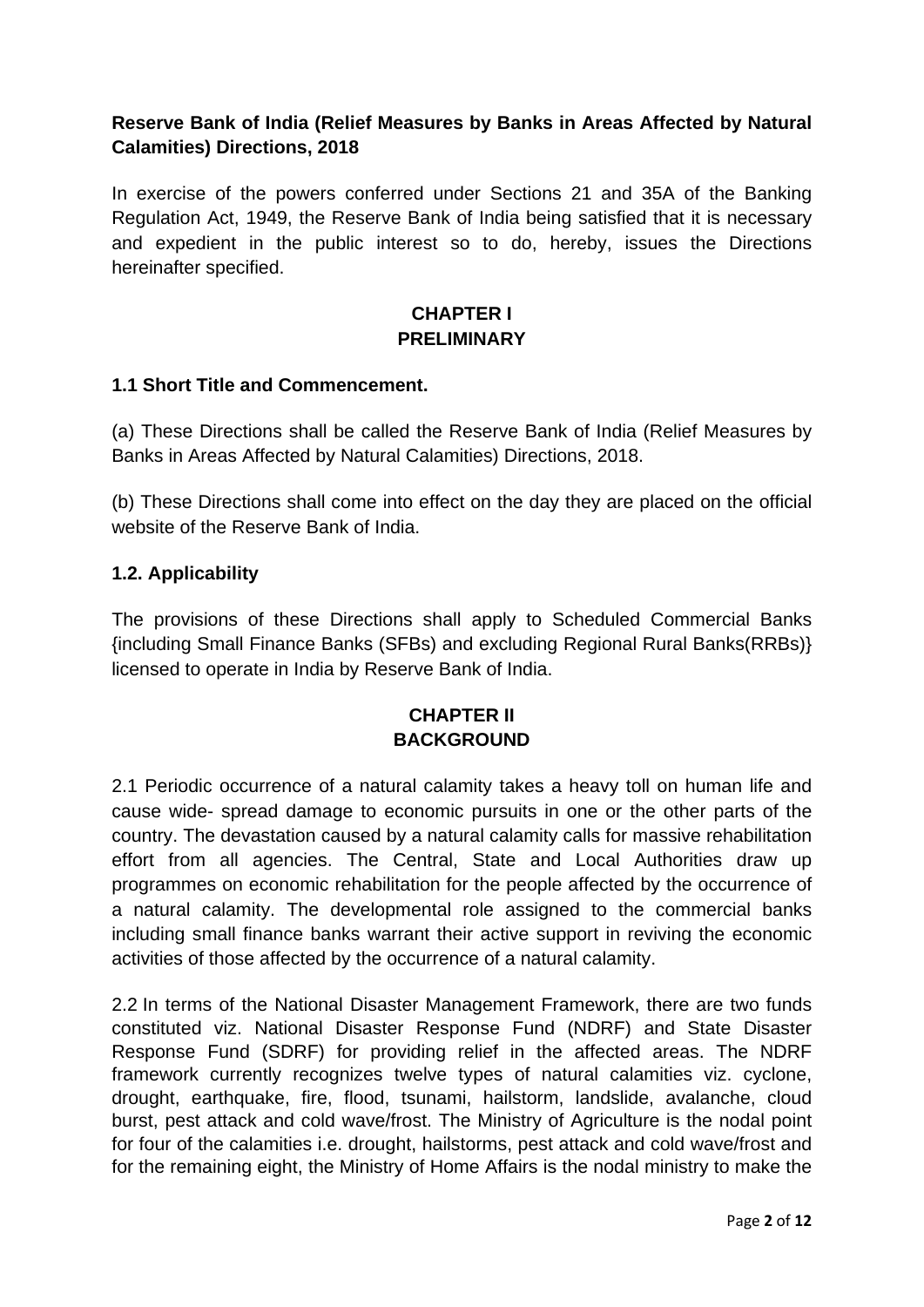necessary administrative arrangements. A slew of measures for relief are undertaken by the Sovereign (Central/State Government) from time to time to provide relief to the affected people including, inter alia, provision for input subsidies and financial assistance to farmers including small and marginal farmers.

2.3 The role of the scheduled commercial banks including small finance banks (SFBs) is to provide relief measure through rescheduling of existing loans and sanctioning fresh loans as per the emerging requirement of the borrowers. To enable banks to take a uniform and concerted action expeditiously, these directions are issued covering four aspects viz. Institutional Framework [\(Chapter III\)](#page-2-0), Restructuring of Existing Loans [\(Chapter IV\)](#page-4-0), Providing Fresh Loans [\(Chapter V\)](#page-7-0) and Other Ancillary Relief Measures [\(Chapter VI\)](#page-9-0).

# **CHAPTER III INSTITUTIONAL FRAMEWORK**

## <span id="page-2-0"></span>**3.1 Establishing Policy/Procedures for dealing with Natural Calamities**

The area, time of occurrence and intensity of a natural calamity cannot be anticipated. It is therefore, imperative that banks have a blueprint of action duly approved by the Board of Directors for such eventualities so that the required relief and assistance are provided with utmost speed and without any loss of time. Further, all Divisional/Zonal Offices and branches of scheduled commercial/small finance banks shall be familiar with these standing instructions. The standing instructions shall immediately come to force after the district/state authorities put in place the requisite declaration. It is essential that these instructions shall also be made available to the State Government authorities and the District Collector so that all concerned are aware about the action that shall be taken by the concerned authorities in the affected area.

## **3.2 Discretionary Powers to Divisional / Zonal Manager of banks**

The Divisional/Zonal Managers of scheduled commercial/SF banks may be vested with certain discretionary powers to avoid the need to seek fresh approval from their Head Office/Controlling Office regarding the line of action decided by the District Consultative Committee/State Level Bankers' Committee. Some of the areas, among others where such discretionary powers are vital may be the adoption of scale of finance, **need based restructuring of loans**, extension of loan period, margin, security, sanction of new loan keeping in view the total liability of the borrower arising out of the old loan where the asset financed was damaged or lost as a result of the natural calamity and the new loan to be financed for creation/repair of such asset(s).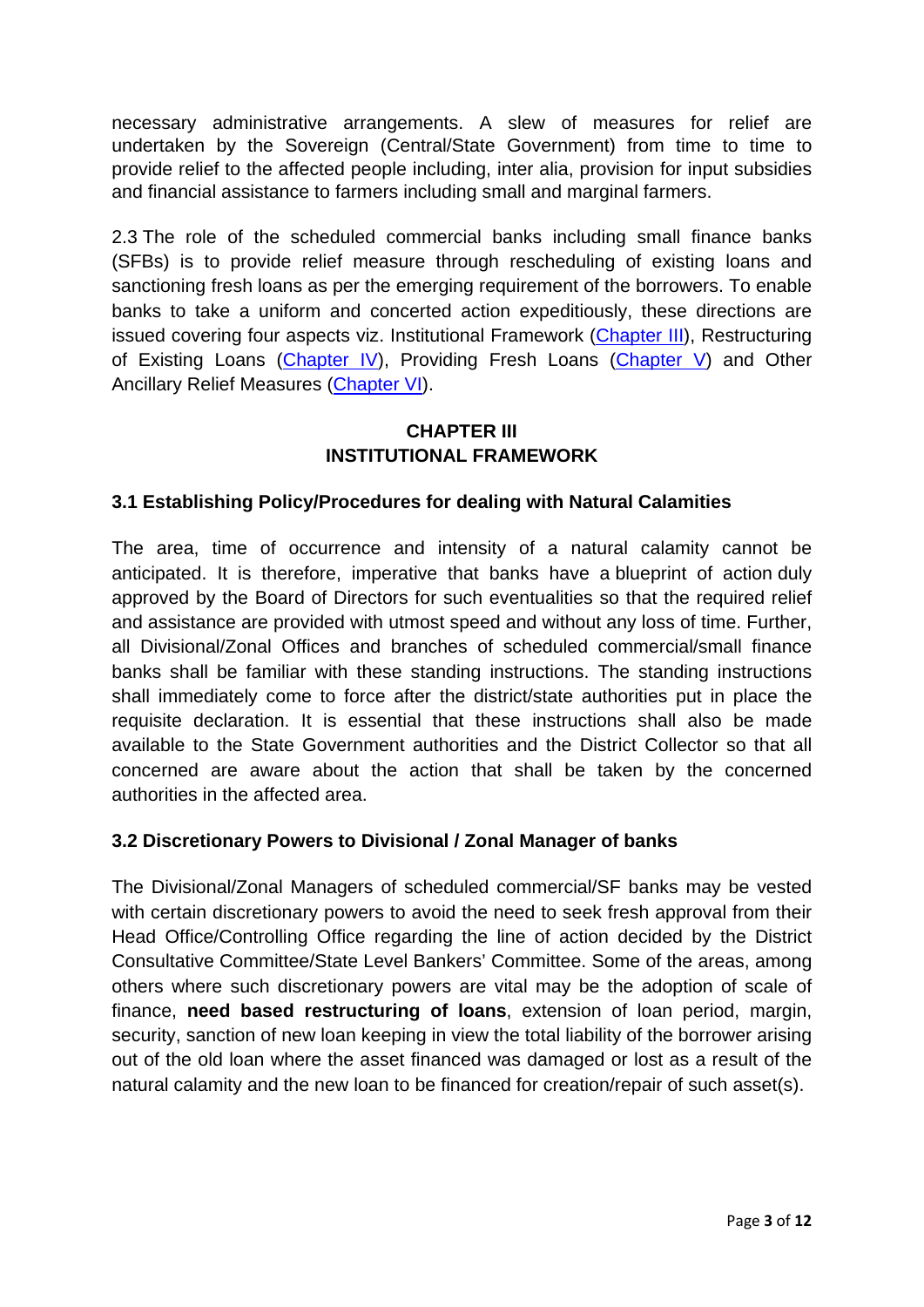# **3.3 Meeting of State Level Bankers' Committee (SLBC)/District Consultative Committee (DCC)**

3.3.1 In the event of occurrence of a natural calamity which covers a larger part of a State, the State Level Bankers' Committee convener bank shall convene a special SLBC meeting immediately. The committee, in collaboration with the State Government Authorities shall evolve a coordinated action plan for implementing the relief programme. If the calamity has affected only a small part of the state/few districts, the convener of the District Consultative Committee of the affected district(s) shall convene a meeting immediately. In the special SLBC/DCC meeting, the position of the affected areas may be assessed so as to ensure speedy formulation and implementation of suitable relief measures.

3.3.2 In the areas where the calamity is severe, the relief measure(s) implemented shall be reviewed periodically through a specially constituted Task Force/Sub-Committee by way of weekly/fortnightly meetings as decided by the SLBC/DCC.

#### **3.4 Scope**

**The Master Directions shall apply be applicable to farmers/loanees who have been affected by a natural calamity as declared by the State Government/Authorities and are willing to avail the benefits under the guidelines.**

#### **3.5 Declaration of Natural Calamity**

3.5.1 It is recognised that declaration of a natural calamity is the domain of the Central/ State Governments. The inputs received from the State Governments revealed that there is no uniform procedure being followed for declaration of a natural calamity and issue of declarations/certificates. The declarations/certificates are called by different names such as Annewari, Paisewari, Girdawari, etc. in different States. Nevertheless, the common thread to extend relief measure towards agricultural loans including rescheduling of loans by banks, is that the crop loss assessed should be 33% or more. For assessing this loss, while some States are conducting crop cutting experiments to determine the loss in crop yield, some others are relying on the eye estimates/visual impressions.

3.5.2 In extreme situations such as wide-spread floods, when it is largely evident that most of the standing crops have been damaged and/or land and other assets have suffered a wide-spread damage, the matter shall be deliberated by State Government/District Authorities in a specially convened SLBC/DCC meeting where the concerned Government functionary/District Collector shall explain the reasons for not estimating 'Annewari' (percentage of crop loss – by whatever name called)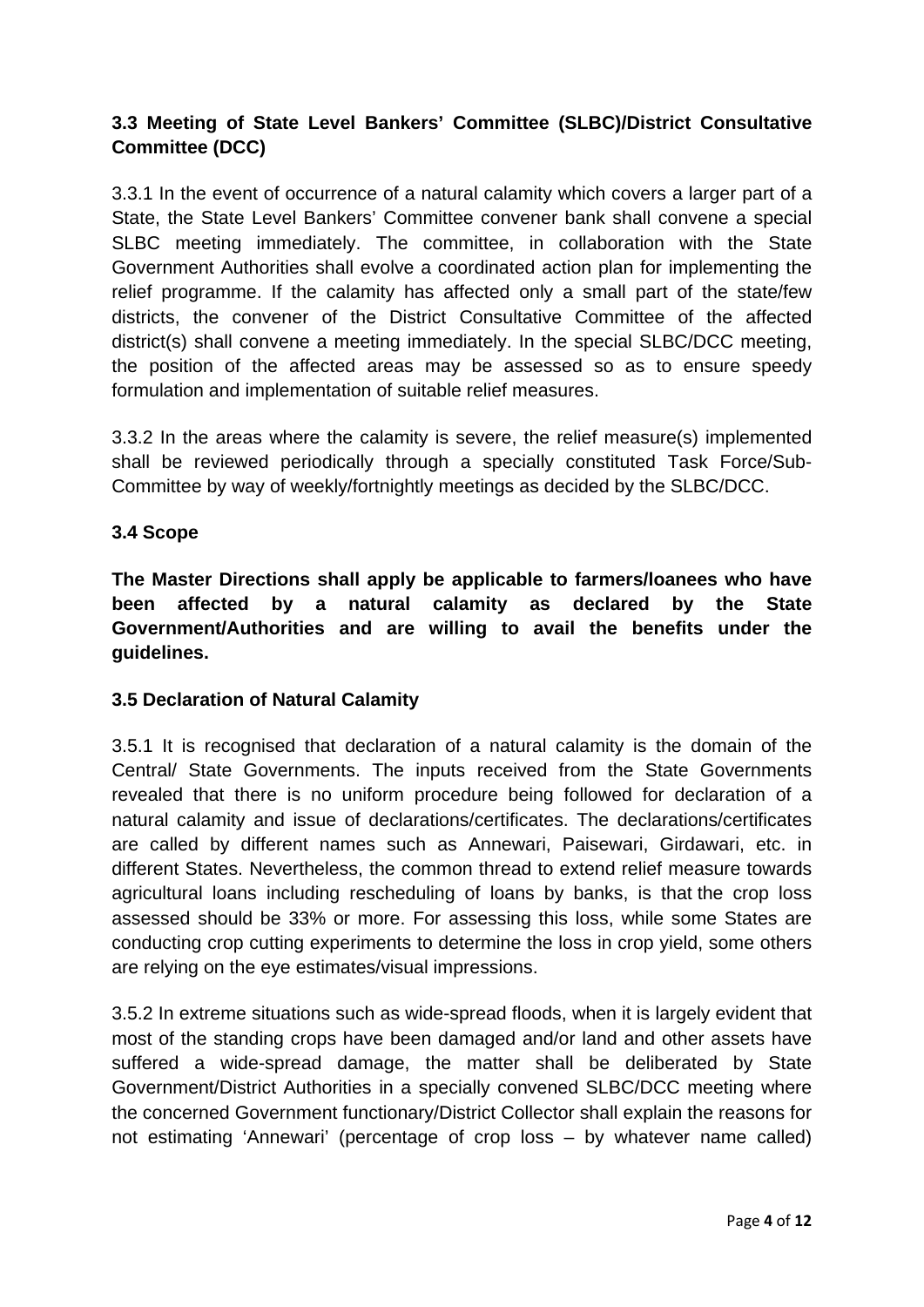through crop cutting experiments and that the decision to provide relief for the affected populace needs to be taken based on the eye estimate/visual impressions.

<span id="page-4-0"></span>3.5.3 In both the cases, however, SLBC/DCC shall satisfy themselves fully that the crop loss has been 33% or more before acting on these pronouncements.

# **CHAPTER IV RESTRUCTURING OF EXISTING LOANS**

In the event of a natural calamity, the repaying capacity of the people may get severely affected due to the disruption of their economic activities and loss/damage of economic assets. Therefore, relief in loan repayment by restructuring the existing loan may become necessary.

## 4.1. **Agriculture Loans: Short-term Production Credit (Crop Loans)**

4.1.1 All short-term loans except those which are overdue at the time of occurrence of the natural calamity shall be eligible for restructuring. The principal amount of the short-term loan as well as interest due for repayment in the year of occurrence of the natural calamity shall be converted into term loan.

4.1.2 The repayment period of the restructured loan may vary depending on the severity of the calamity, the impact on loss/damage of economic assets and distress it caused. A maximum repayment period of up to two years (including the moratorium period of one year) shall be allowed if the loss is between 33% and 50%. If the crop loss is 50% or more, repayment period may be extended upto a maximum of five years (including the one year moratorium period).

4.1.3 In all restructured loan accounts, moratorium period of at least one year shall be considered. Banks may not insist on additional collateral security for such restructured loans.

## 4.2 **Agriculture Loans: Long term (Investment) Credit**

4.2.1 The existing term loan instalments shall be rescheduled keeping in view the repaying capacity of the borrower and the nature of natural calamity viz.

4.2.1.1 In a natural calamity where only crop of that year is damaged and productive assets are not damaged, banks shall reschedule the payment of instalment during the year of natural calamity and extend the loan period by one year. Under this arrangement the instalments defaulted wilfully in earlier years shall not be eligible for rescheduling. The banks may also have to postpone payment of interest by borrowers.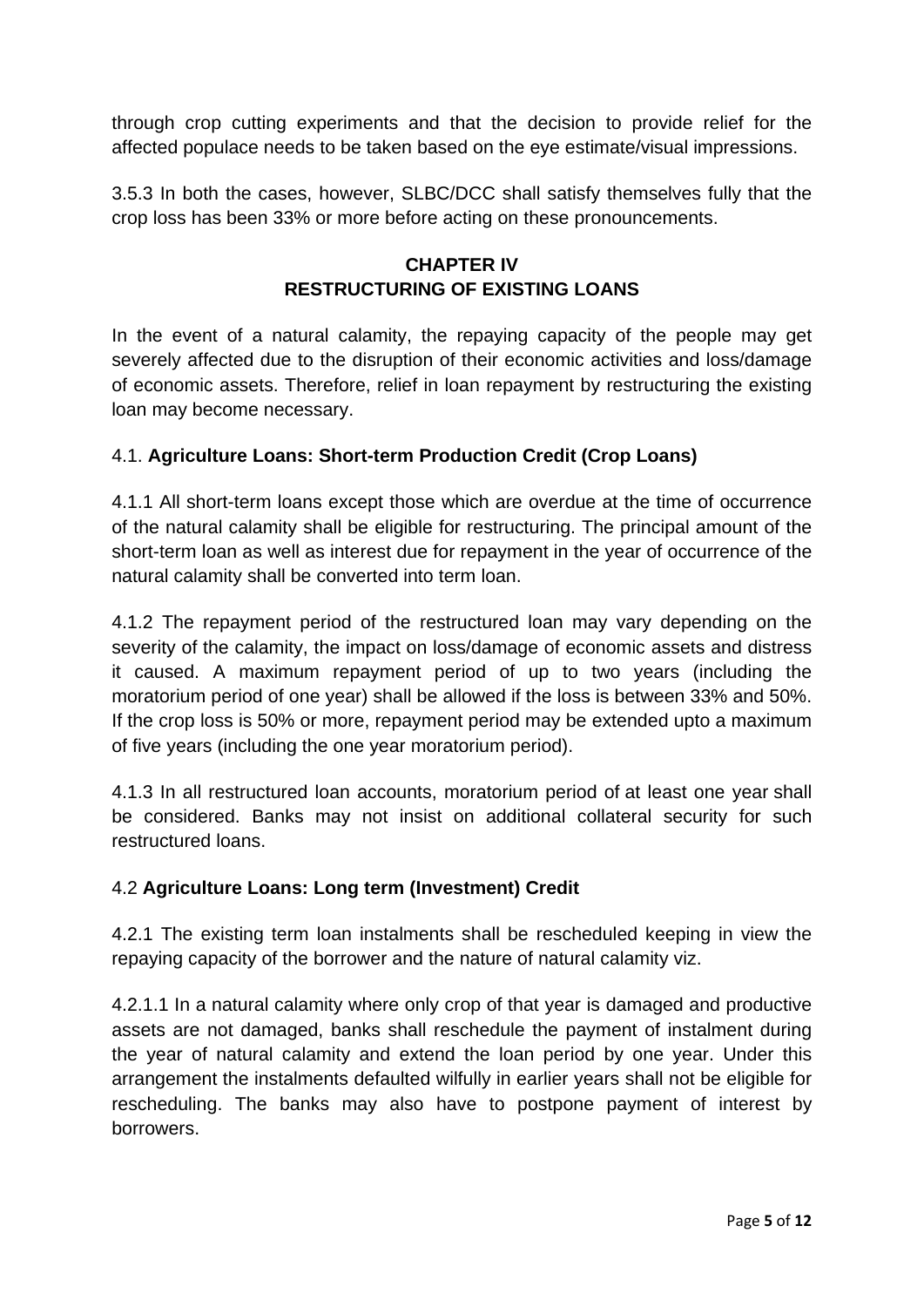4.2.1.2 In a natural calamity where the productive assets are partially or totally damaged and borrowers are in need of a new loan, the rescheduling by way of extension of loan period shall be determined on the basis of overall repaying capacity of the borrower vis-a-vis total liability (old term loan, restructured crop loan, if any, and the fresh crop/term loan being given) less the subsidies received from the Government Agencies and compensation available under the insurance schemes etc. While the total repayment period for the restructured/fresh term loan may differ on case-to-case basis, generally it shall not exceed a period of five years.

# **4.3 Other Loans**

4.3.1 Depending on the severity of a natural calamity, SLBC/DCC shall take a view as to whether a general rescheduling of all other loans (i.e. besides the agriculture loans) such as loans granted for allied activities, loans to rural artisans, traders, micro/small industrial units or in case of extreme situations, medium enterprises are required. If such a decision is taken, while recovery of all the loans be postponed by the specified period, banks may assess the requirement of the individual borrowers in each case and depending on the nature of her/his account, repayment capacity and the need for fresh loans, appropriate decisions shall be taken by the individual banks.

4.3.2 The primary consideration for extending credit to any unit for its rehabilitation shall be based on the viability of the venture as assessed by the bank.

## 4.4 **Asset Classification**

The asset classification status of the restructured loans shall be as under:

4.4.1 The restructured portion of the short term as well as long-term loans may be treated as current dues and need not be classified as NPA. The asset classification of these term loans would thereafter be governed by the revised terms and conditions. Nevertheless, banks are required to make higher provisions for the restructured standard advances as prescribed by the Department of Banking Regulation<sup>[1](#page-5-0)</sup> from time to time. **Further, interest income from such restructured accounts classified as 'standard assets' will be recognized as per the norms prescribed in the DBR guidelines.**

4.4.2. The asset classification for the remaining dues, that does not form a part of the restructured portion, shall continue to be governed by the original terms and conditions of its sanction. Consequently, the dues from the borrower shall be

<span id="page-5-0"></span> $<sup>1</sup>$  Master Circular-Prudential Norms on Income Recognition, Asset Classification and Provisioning pertaining to</sup> Advances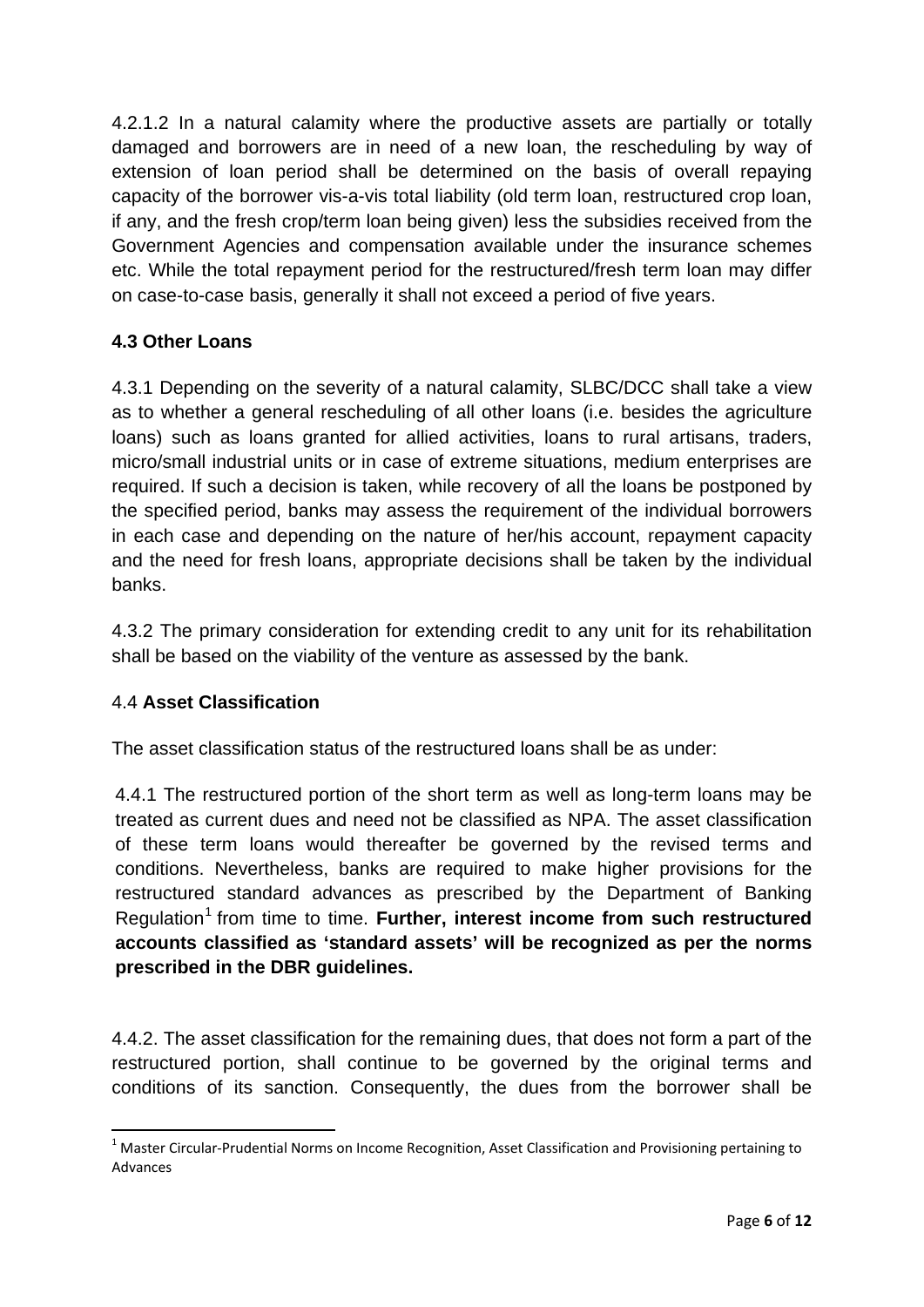classified by the lending bank under different asset classification categories viz. standard, sub-standard, doubtful and loss.

4.4.3. Additional finance, if any, shall be treated as "standard asset" and its future asset classification will be governed by the terms and conditions of its sanction.

4.4.4. With the objective to ensure that banks are proactive in extending relief to the affected persons, the benefit of asset classification of the restructured account as on the date of natural calamity shall be available only if the restructuring is completed within a period of three months from the date of declaration of the natural calamity by the Government. In the event of extreme calamity, when the SLBC/DCC is of the view that this period shall not be sufficient for the banks to reschedule all the affected loans, **it shall approach the Chief General Manager, Reserve Bank of India, Financial Inclusion and Development Department, Central Office, Mumbai through the concerned Regional Director of RBI. The request shall detail the reasons for not completing the exercise within the stipulated timeframe and outcome anticipated from such an extension. Such requests along with the specific recommendations of the Regional Director shall be considered on the merit of each case.**

4.4.5 The accounts that are restructured for the second time or more on account of recurrence of natural calamities shall retain the same asset classification category on each restructuring. Accordingly, for a restructured standard asset, the subsequent restructuring necessitated on account of a natural calamity shall not be treated as second restructuring, i.e., the standard asset classification shall be maintained. However, all other restructuring norms shall apply.

## 4.5 **Utilization of Insurance Proceeds**

4.5.1 While the above measures relating to rescheduling of loans are intended to provide relief to the farmers, the insurance proceeds shall, ideally compensate the losses. In terms of orders issued by the Ministry of Agriculture, Department of Agriculture, Cooperation and Farmers Welfare, the Pradhan Mantri Fasal Bima Yojana (PMFBY) has replaced the existing schemes of National Agricultural Insurance Scheme (NAIS) & Modified National Agricultural Insurance Scheme (MNAIS) with effect from Kharif 2016. **Under the Prime Minister Fasal Bima Yojana (PMFBY), all Seasonal Agricultural Operations (SAO) loans for notified crops in notified areas are to be compulsorily provided insurance cover for all stages of the crop cycle including post-harvest risks in specified instances[2](#page-6-0)** . Farmers' details are required to be entered by banks in the unified portal for crop insurance which is available at [www.agri-insurance.gov.in](http://www.agri-insurance.gov.in/) in order to facilitate assessment of coverage of crops insured, premiums deducted, etc.

<span id="page-6-0"></span> $2$  Operational guidelines – PMFBY issued by Ministry of Agriculture & Farmers' Welfare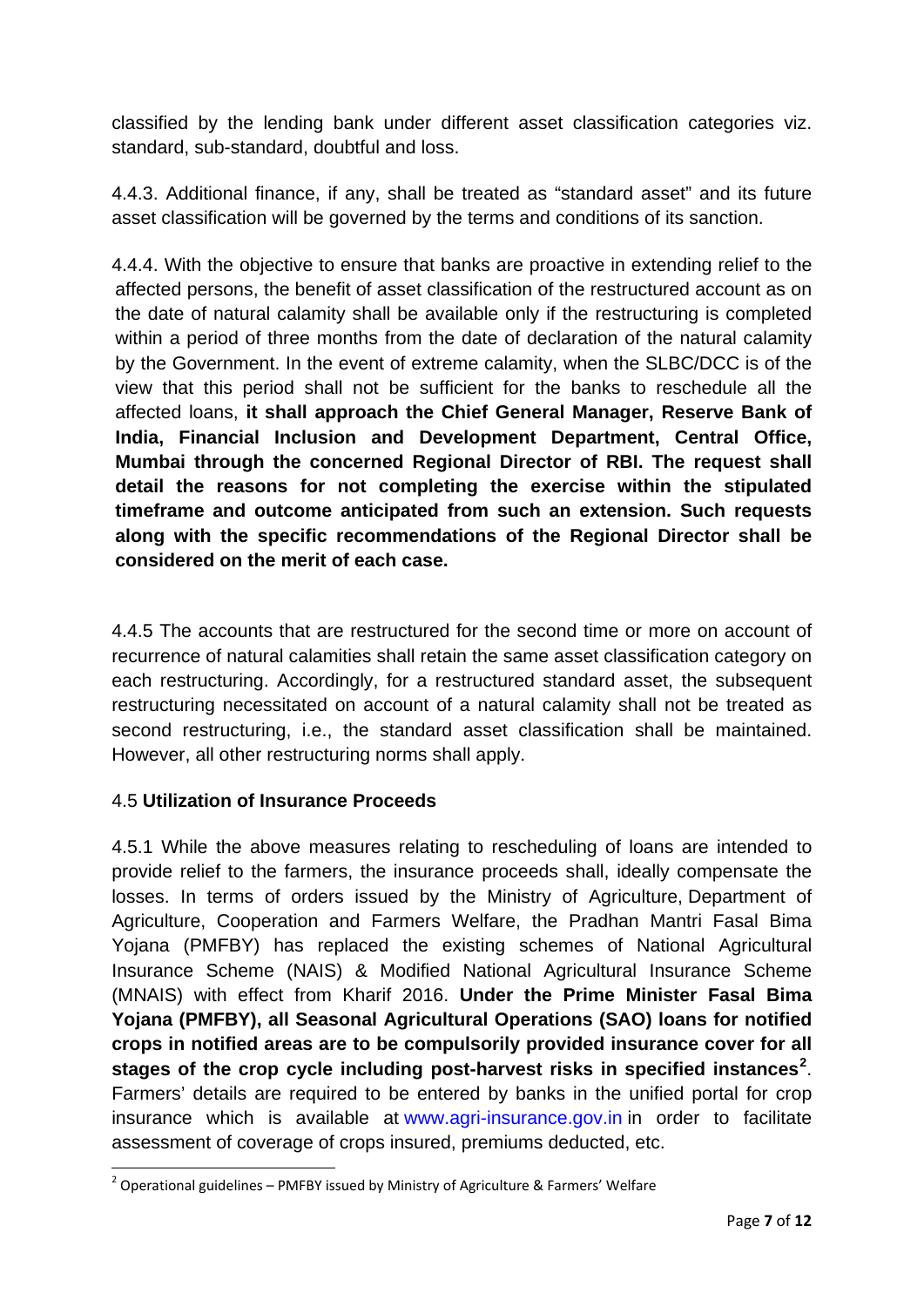4.5.2 While restructuring loans in an area affected by a natural calamity, banks shall also take into account the insurance proceeds, if any, receivable from an insurance company. The insurance proceeds shall be adjusted towards the 'restructured accounts' in cases where fresh loans have been granted to the borrower. However, banks shall act with empathy and consider restructuring and granting fresh loans without waiting for the receipt of the insurance claim in cases where there is reasonable certainty of receiving the claim.

# **CHAPTER V PROVIDING FRESH LOANS**

## <span id="page-7-0"></span>**5.1 Sanctioning of Fresh Loans**

5.1.1 Once the decision to reschedule loans is taken by SLBC/DCC, pending conversion of short-term loans, banks shall grant fresh crop loan to the affected farmers based on the scale of finance of the crop and the cultivation area as per the extant guidelines<sup>[3](#page-7-1)</sup>.

5.1.2 The bank assistance in agriculture and allied activities (poultry, fishery, animal husbandry, etc.) may also be needed for long term loans for a variety of purposes such as repair of existing economic asset(s) and/or acquisition of new asset(s). Similarly, rural artisans, self-employed persons, micro and small industrial units, etc. in the areas affected by a natural calamity may require fresh credit to sustain their livelihood. Banks shall assess the need and decide on the quantum of loans to be granted to the affected borrowers taking into consideration, amongst others, the credit requirement and due procedure for sanctioning fresh loans.

5.1.3. Banks shall also grant consumption loan up to ₹. 10,000/- to existing borrowers without any collateral. The limit may, however, be enhanced beyond ₹.10,000/- at the bank's discretion.

## **5.2 Terms and Conditions**

#### 5.2.1 **Guarantee, Security and Margin**

5.2.1.1 Credit shall not be denied for want of a personal guarantee alone. Where the bank's existing security has been eroded because of damage or destruction by floods, assistance shall not be denied merely for want of additional fresh security. The fresh loan shall be granted even if the value of security (existing as well as the asset to be acquired from the new loan) is less than the loan amount. For fresh loans, banks shall take a sympathetic view.

<span id="page-7-1"></span><sup>&</sup>lt;sup>3</sup> Master Circular-Kisan Credit Card (KCC) Scheme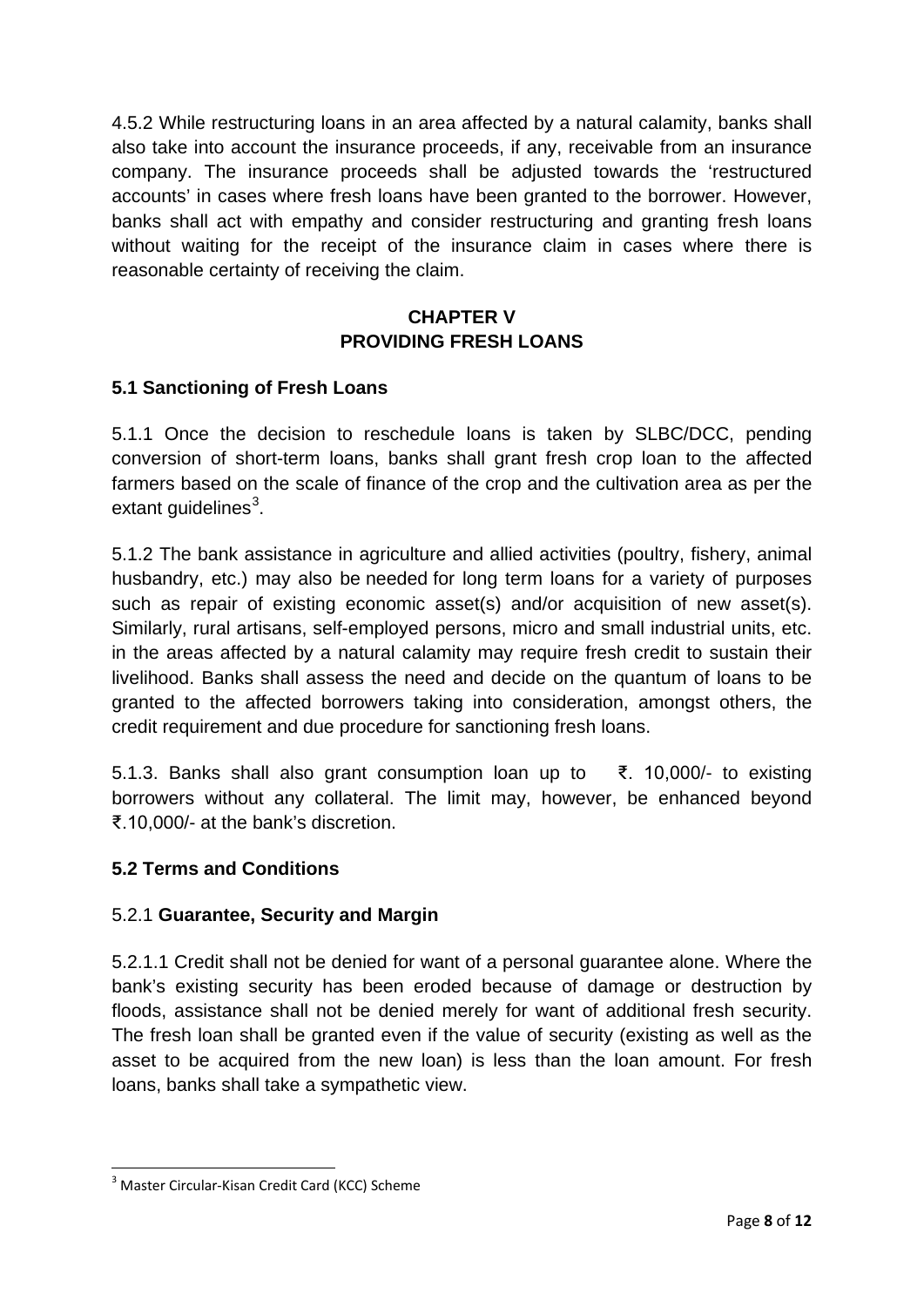5.2.1.2 Where the crop loan (which has been converted into term loan) was earlier sanctioned against personal security/hypothecation of crop and the borrower is not able to offer charge/mortgage of land as security for the converted loan, she/he shall not be denied conversion facility merely on the ground of his/her inability to furnish land as security. If the borrower has already availed a term loan against mortgage/charge on land, the bank shall be content with a second charge for the converted term loan. Banks shall not insist on third party guarantee for providing conversion facility.

5.2.1.3 Where land is taken as security, in the absence of original title record, a certificate issued by the Revenue Department officials shall be accepted for financing to farmers who have lost proof of their title such as title deed or registration certificate issued to registered share-croppers. **In the areas covered by the Sixth Schedule of the Constitution, whereby the land is owned by the community, certificate issued by community authorities may be accepted.** 

5.2.1.4 Margin requirements may be waived or the grant/subsidy given by the concerned State Government shall be considered for margin security.

# **5.3 Rate of Interest**

5.3.1The rate of interest shall be in accordance with the Master Directions - Reserve Bank of India (Interest Rate on Loans and Advances) Directions. Within the area of their discretion, however, banks shall take a sympathetic view of the difficulties of the borrowers and extend a concessional treatment to calamity-affected people. In respect of default in current dues, no penal interest shall be charged. The banks shall also suitably defer the compounding of interest charges. Banks shall not levy penal interest and consider waiving penal interest, if any, already charged in regard to the loans converted/rescheduled. Depending on the nature and severity of the natural calamity, the SLBC/DCC shall take a view on the interest rate concession that could be extended to borrowers so that there is uniformity in approach among banks in providing relief.

5.3.2 **As notified by the Government of India[4](#page-8-0) from time to time, to provide relief to farmers availing short term crop loans and affected by a natural calamity, an interest subvention of 2 percent per annum shall be made available to banks for the first year on the restructured loan amount. Such restructured loans shall attract normal rate of interest from the second year onwards.**

<span id="page-8-0"></span> $4$  Subject to inclusion in the Interest Subvention Scheme on short term crop loans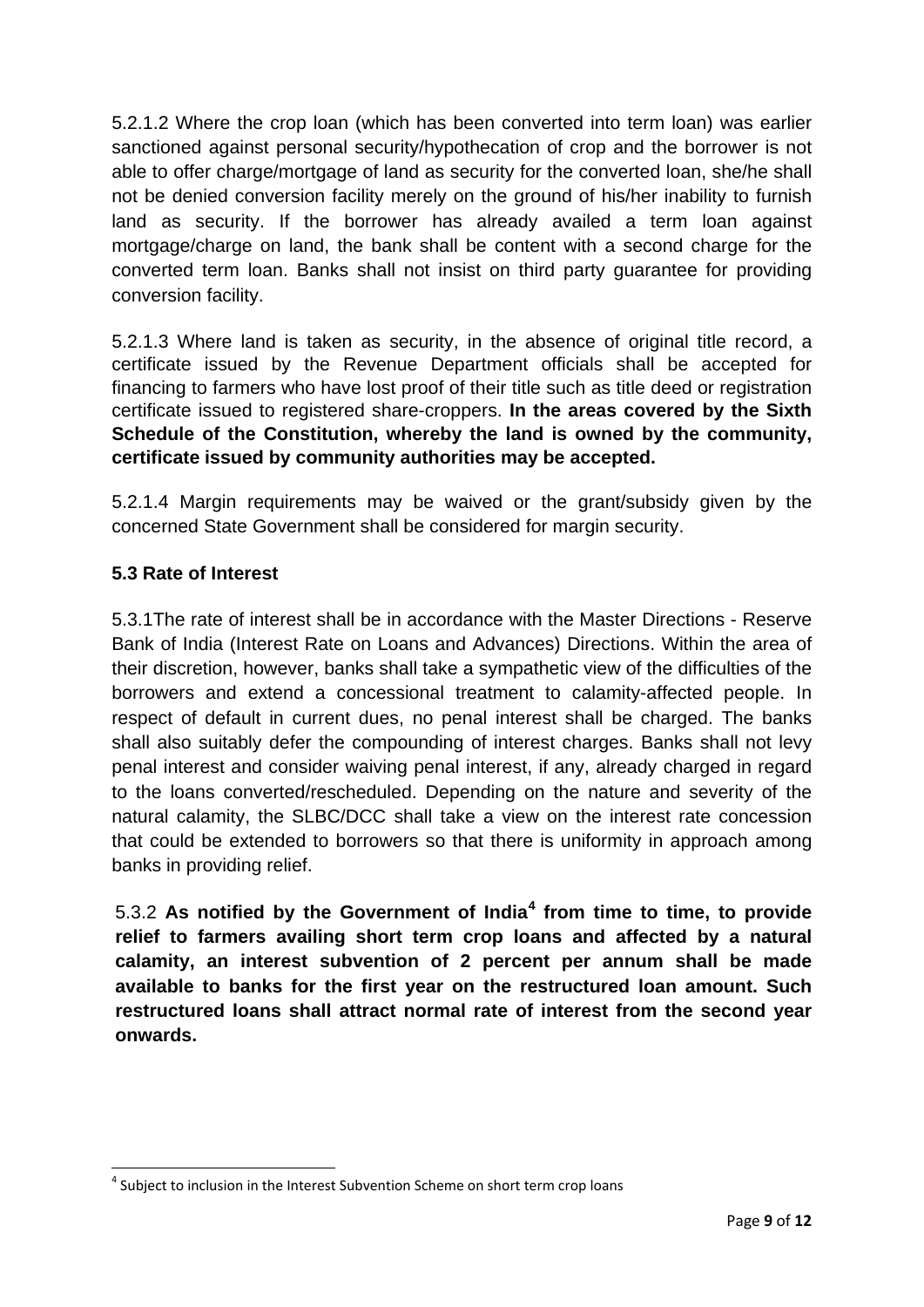# **CHAPTER VI OTHER ANCILLARY MEASURES**

#### <span id="page-9-0"></span>**6.1 Relaxation on Know Your Customer (KYC) Norms**

It needs to be recognized that many persons displaced or adversely affected by a major calamity may not have access to their identification and personal records. In such cases, a basic saving bank deposit account on the basis of photograph along with signature or thumb impression rendered in front of the bank official shall be opened. The above instruction shall be applicable to cases where the balance in the account does not exceed ₹ 50,000/- or the amount of relief granted (if higher) or the total credit in the account does not exceed ₹ 1,00,000/- or the amount of relief granted, if higher in a year.

#### **6.2 Providing access to Banking Service**

6.2.1 Banks may operate its natural calamity affected branches from temporary premises under advice to the concerned Regional Office of RBI. For continuing the temporary premise beyond 30 days, banks may obtain specific approval from the concerned Regional Office of RBI. Banks may also make arrangements to render banking services in the affected areas by setting up satellite offices, extension counters or mobile banking facilities etc. under intimation to RBI.

6.2.2 To meet the immediate cash requirements of the affected people, due importance shall be given towards restoring the ATMs or other alternate arrangements shall be provided to avail such facilities.

6.2.3 Other measures that banks may initiate at their discretion to alleviate the condition of the affected people could be waiving of ATM fees, increasing ATM withdrawal limits; waiving of fees towards overdraft/early withdrawal penalty on time deposits/late fee for credit card/other loan instalment payments etc. and giving option to credit card holders to convert their outstanding balance to EMIs repayable in 1-2 years. Besides, all charges debited to the farm loan account other than the regular interest may be waived considering the hardship caused to the affected people.

# **CHAPTER VII RIOTS AND DISTURBANCES: APPLICABILITY OF THE GUIDELINES**

#### **Applicability of the guidelines in case of riots and disturbances**

7.1 Whenever RBI advises the banks to extend rehabilitation assistance to the riot/ disturbance affected persons, the aforesaid guidelines shall broadly be followed by banks for the purpose. It shall, however, be ensured that only genuine persons, duly identified by the State Administration as having been affected by the riot/ disturbance are provided assistance as per the guidelines. **In the event of large scale riots**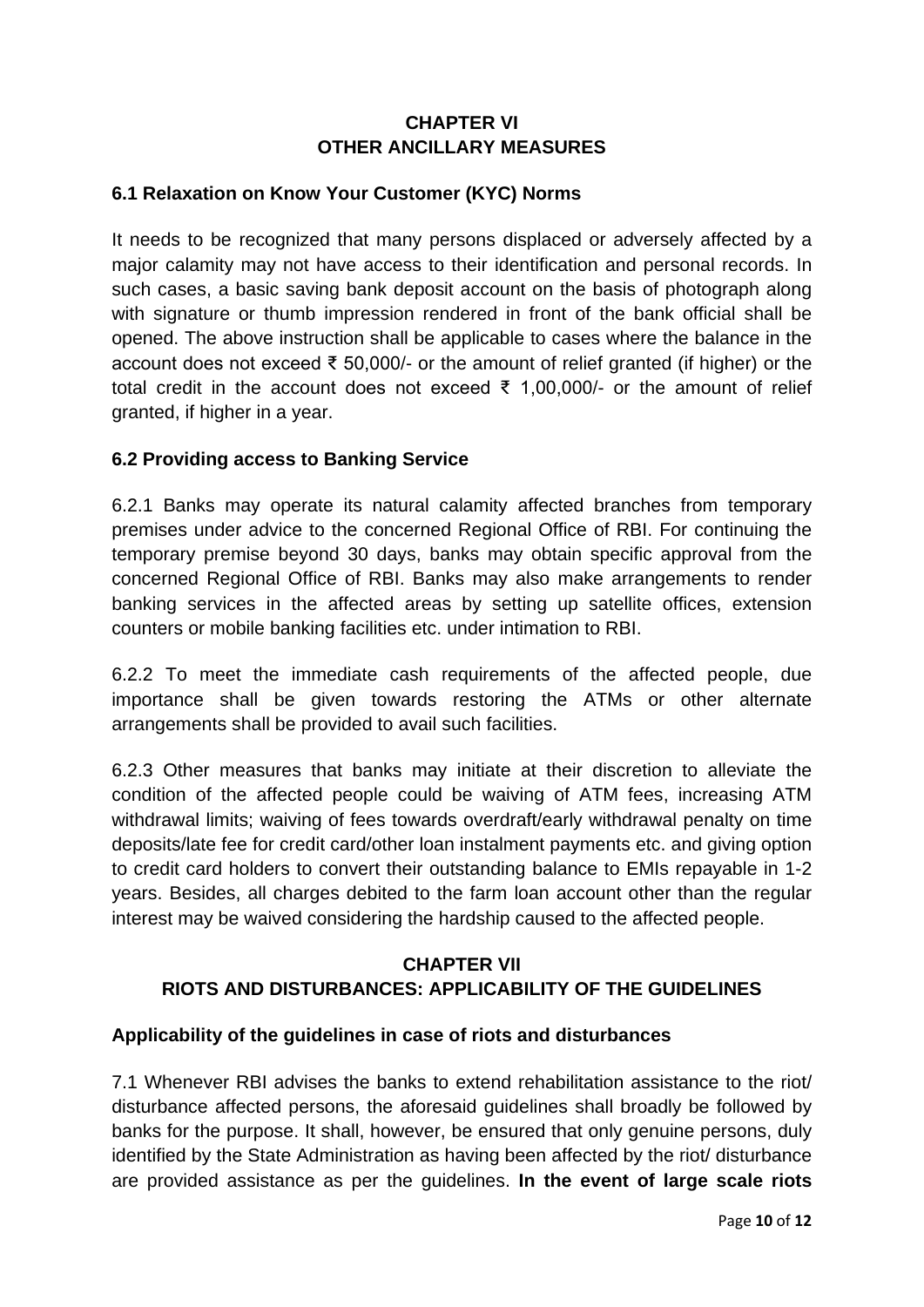**where most parts of the State/Area are affected and the State Administration is not in a position to identify the riot/disturbance affected persons and subject to SLBC's specific decision, the onus of identifying 'genuine persons' will rest with banks.**

7.2. The issuance of advice to the banks by Reserve Bank of India on receipt of request/ information from State Government and thereafter issue of instructions by banks to their branches generally results in delay in extending the assistance to riotaffected people. With a view to ensure quick relief to the affected persons, it has been decided that the District Collector, on occurrence of the riot/ disturbance, may ask the Lead Bank Officer to convene a meeting of the DCC, if necessary and submit a report to the DCC on the extent of damage caused to life and property in the area affected by the riot/disturbance. If the DCC is satisfied that there has been extensive loss to life and property on account of the riot/ disturbance, the relief as per the above guidelines shall be extended to the people affected by the riot/ disturbance. In cases where there is no District Consultative Committee, the District Collector may request the convener of the State Level Bankers' Committee of the State to convene a meeting of the bankers to consider extension of relief to the affected persons. The report submitted by the District Collector and the decision thereon of SLBC/DCC shall be recorded and shall form a part of the minutes of the meeting. A copy of the proceedings of the meeting shall be forwarded to the concerned Regional Office of the Reserve Bank of India.

## **CHAPTER VIII**

## **Natural Calamities Portal: Monthly Reporting**

**8.1 The Reserve Bank of India has developed a dedicated portal [\(https://dbie.rbi.org.in/DCP/\)](https://dbie.rbi.org.in/DCP/) for collection and compilation of data on natural calamities on a real time basis through a centralized system. The portal provides facility for uploading data files relating to relief measures extended by banks and notification issued by State Government with regard to natural calamities.**

**8.2 Banks shall upload the actual data on relief measures every month by the 10th of the following month. In case there is no natural calamity and/or relief measures extended, a 'NIL' statement shall be uploaded.**

**8.3 The SLBC Convener Bank shall upload the notification(s) issued by State/District Authorities on declaration of a natural calamity for which relief measures were implemented by SLBC/banks.**